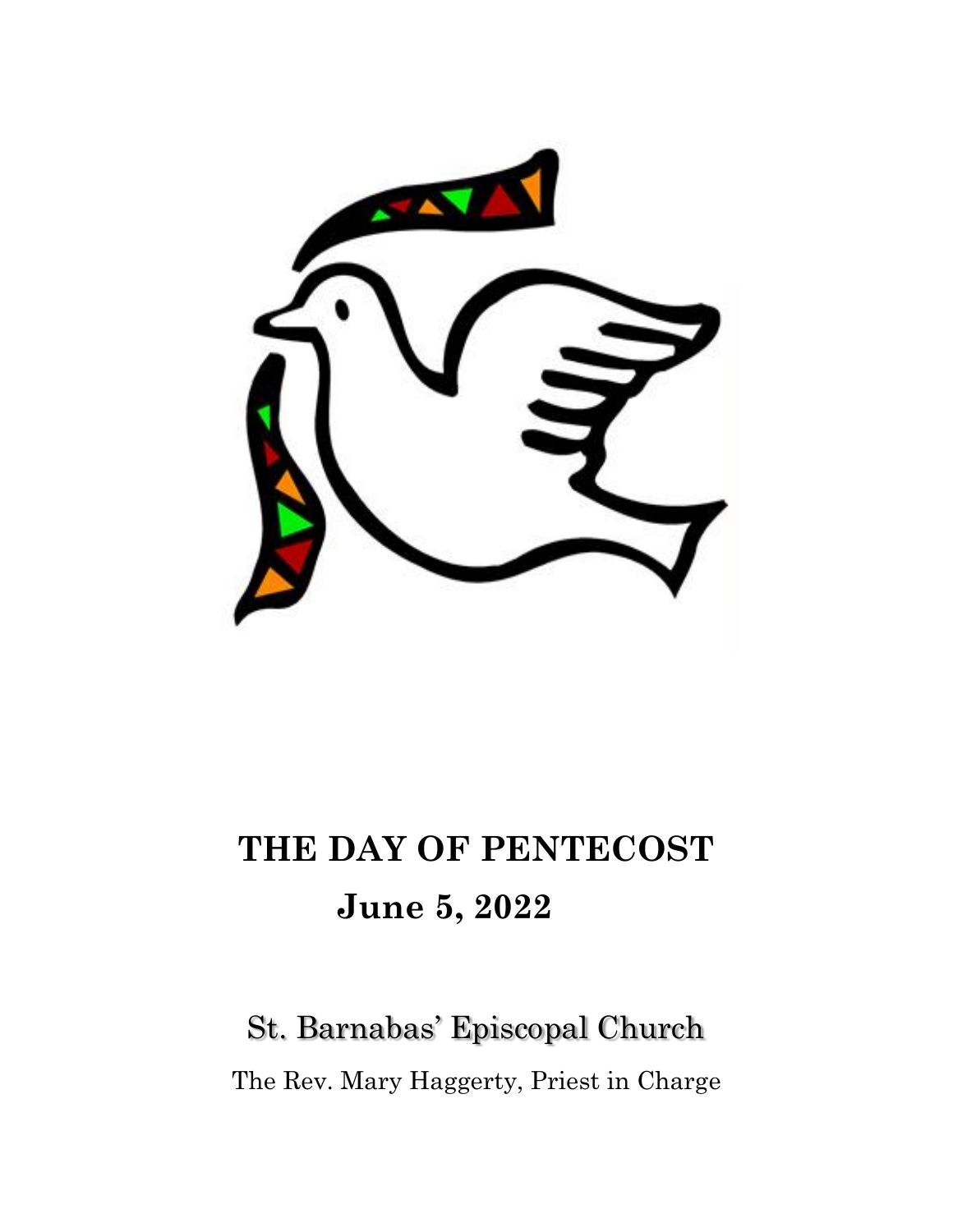# **Gathering of the Community**

**Celebrant**: Dear people of God, we gather in this sacred space, as the first followers of Jesus gathered, awaiting the coming of the Holy Spirit. We bring our whole selves, our joys, and sorrows, our hopes and fears, our longings and losses, that God's transforming spirit may consume us and make us holy and whole.

*People: Come Holy Spirit, come fill us with love.*

# **The Invocation of the Holy Spirit**

#### **Come Holy Spirit: Water**

- *Worship Leader:* In the beginning God created the heavens and the earth. The earth was without form and void, and darkness was upon the face of the deep, and the Spirit of God was moving over the face of the waters. *(Gen. 1: 1-2)*
- *People: The voice of the Lord is upon the waters; the God of glory thunders; the Lord, upon many waters. (Psalm 29: 3)*

#### **Come Holy Spirit: Wind**

- *Worship Leader:* The wind blows where it chooses, and you hear the sound of it, but you do not know where it comes from or where it goes. So it is with everyone who is born of the Spirit. *(John 3: 8)*
- *People: The voice of the Lord causes the oaks to whirl, and strips the forest bare; and in God's temple all cry, "Glory!" (Psalm 29:9)*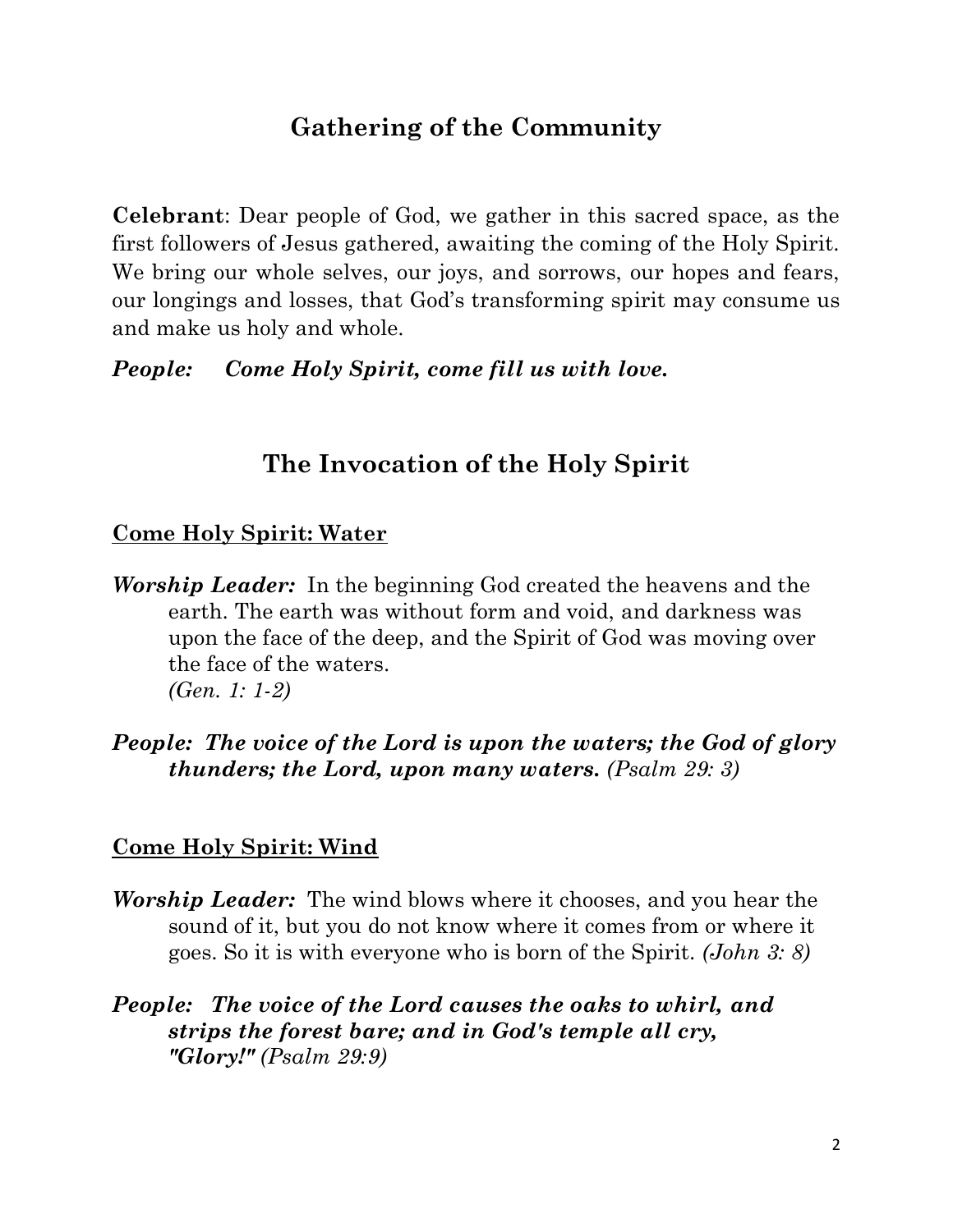#### **Come Holy Spirit: Earth**

- *Worship Leader:* When you send forth your Spirit all living things are created; and you renew the face of the earth. *(Psalm 104:30)*
- *People: The earth is the Lord's and all that is in it, the world and those who live in it. (Psalm 24:1)*

#### **Come Holy Spirit: Flame**

- *Worship Leader:* I baptize with you water, but one more powerful than I is coming who will baptize you with the Holy Spirit and with fire. *(Luke 3:16)*
- *People: The voice of the Lord flashes forth flames of fire. The voice of the Lord shakes the wilderness; the Lord shakes the wilderness of Kadesh. (Psalm 29: 7-8)*
- **Celebrant:**In the waters of rebirth, you renew us and by the power of your life-giving Spirit. Ever cleanse and sanctify your people. In these waters we are buried and raised with Christ our Savior. Bless, we pray you, this water for the service of your holy Church; and grant that it may be a sign of the cleansing and refreshment of your heavenly grace.

#### *People: Come, Holy Spirit, come wash us with grace.*

**Celebrant:**You are the burning flame of justice and the cooling waters of salvation; enflame us, fill us and use us and in Jesus call us to new life in you. To Christ, to you, and to the Holy Spirit, be all honor and glory now and for ever. *Amen*.

#### **Opening Hymn**

**Celebrant:** Blessed be the God of all Creation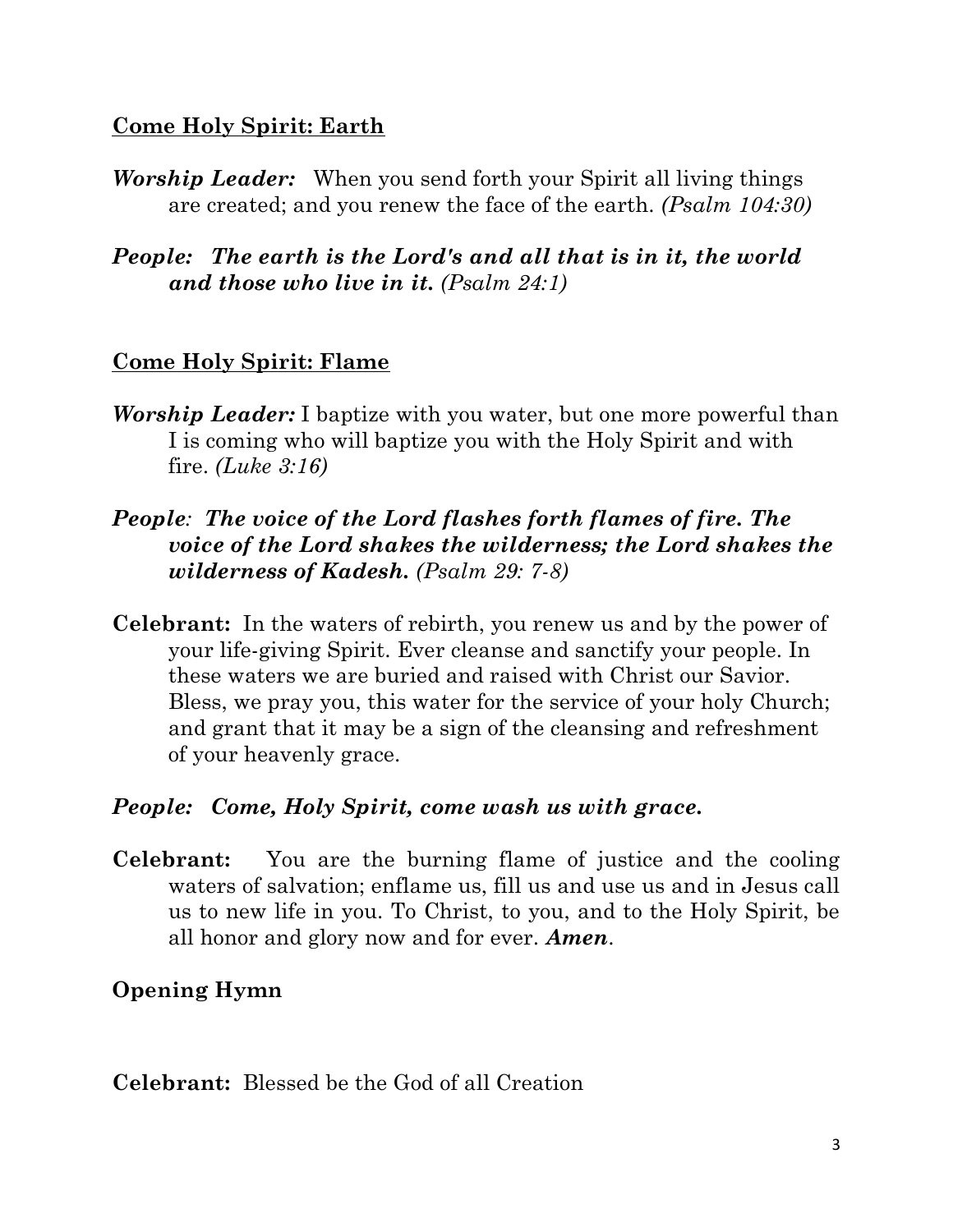*Gloria*



Music: New Plainsong, David Hurd, @ 1981, GIA Publications, Inc.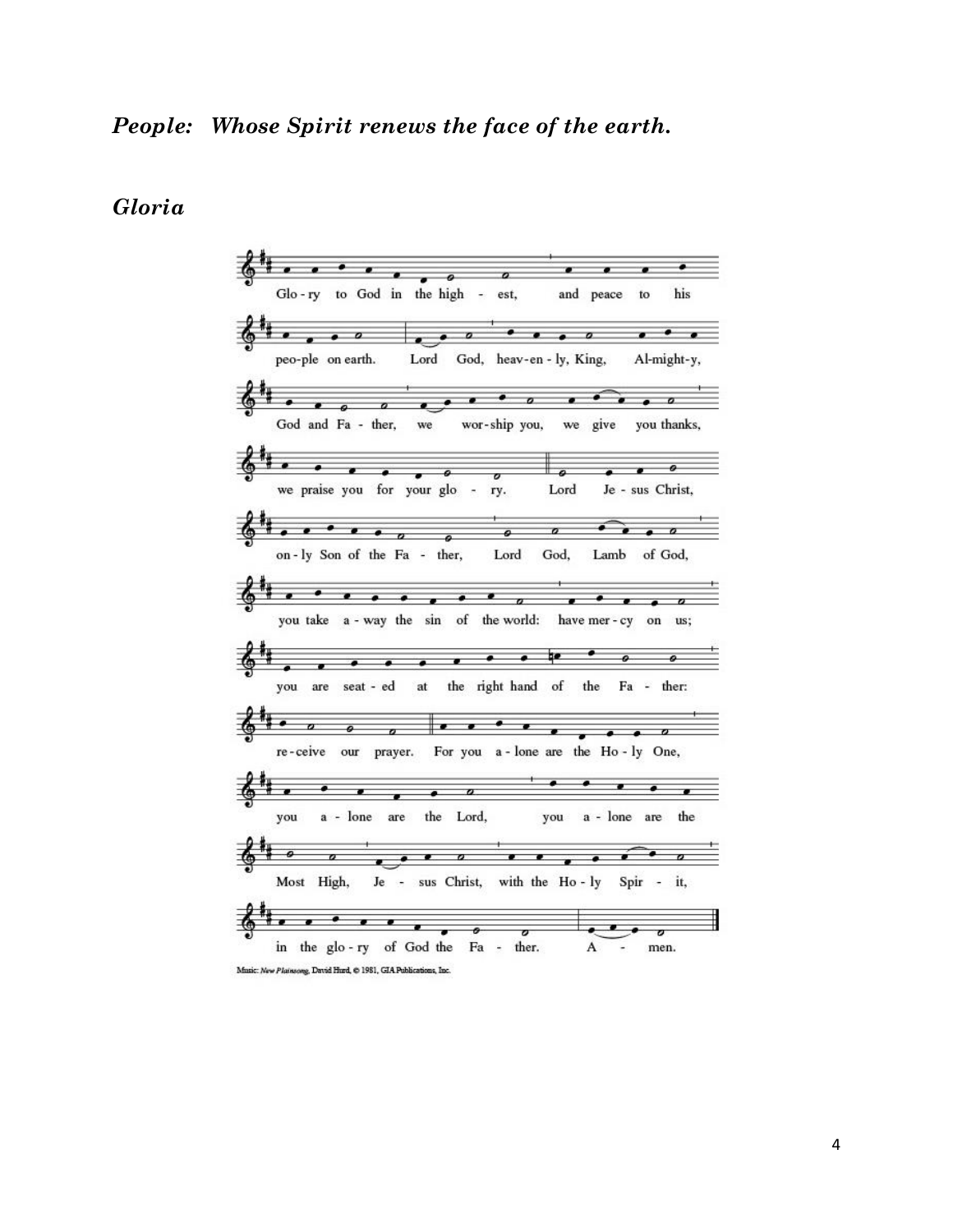**The Collect of the Day**

**Celebrant:** The Lord be with you. **People:** *And also with you.* **Celebrant:** Let us pray.

# **THE WORD OF GOD**

#### **The Lessons**

**The First Reading -** *Insert*

- **Lector:** The Word of the Lord.
- **People:** *Thanks be to God.*

**Psalm Response -** *Insert*

**The Second Reading** - *Insert* 

**Lector:** The Word of the Lord.

**People:** *Thanks be to God.*

*Please Stand*

#### **Sequence Hymn**

**Celebrant:** The Holy Gospel of our Lord Jesus Christ according to John.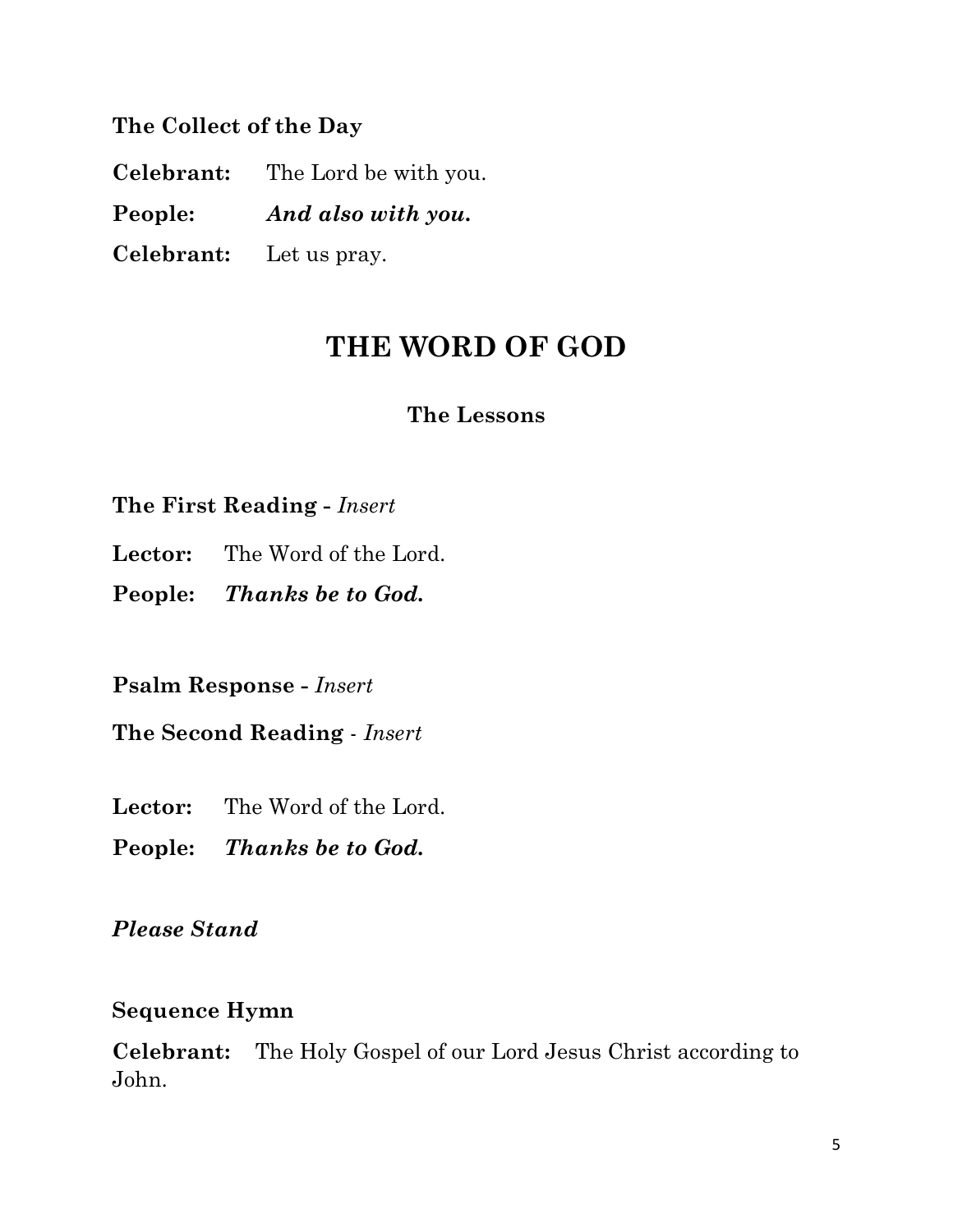**People:** *Glory to you, Lord Christ.*

**The Holy Gospel**

**Celebrant:** The Gospel of the Lord. **People:** *Praise to you, Lord Christ.*

**Sequence Hymn**

**The Sermon**

**The Renewal of Baptismal Vows**

**Celebrant:** Dear People of God: In Holy Baptism we follow the pattern of our Lord Jesus Christ. As he came up from the water he was anointed by the Spirit of God and designated as God's Son. So we also are anointed by that same Spirit; we are reborn and adopted as sons and daughters with whom God is well pleased. Let us renew our own baptismal covenant.

**Celebrant:** Do you reaffirm your renunciation of evil and renew your commitment to Jesus Christ? **People:** *I do.* **Celebrant:** Do you believe in God the Father? **People:** *I believe in God, the Father almighty, creator of heaven and earth.*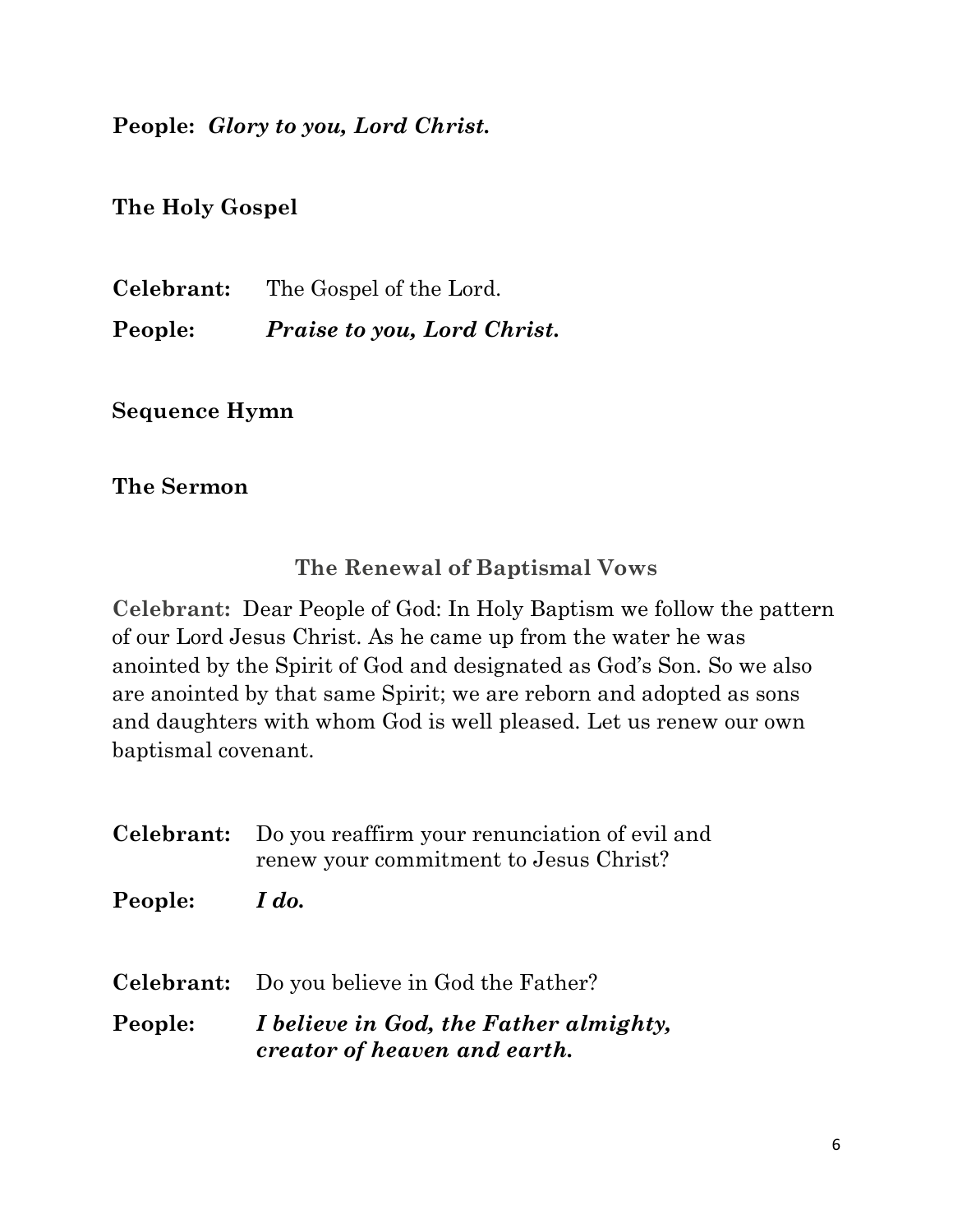#### **Celebrant:** Do you believe in Jesus Christ, the Son of God?

- **People:** *I believe in Jesus Christ, his only Son, our Lord. He was conceived by the power of the Holy Spirit and born of the Virgin Mary. He suffered under Pontius Pilate, was crucified, died, and was buried. He descended to the dead. On the third day he rose again. He ascended into heaven, and is seated at the right hand of the Father. He will come again to judge the living and the dead.*
- **Celebrant:** Do you believe in God the Holy Spirit?
- **People:** *I believe in the Holy Spirit, the holy catholic Church, the communion of saints, the forgiveness of sins, the resurrection of the body, and the life everlasting***.**
- **Celebrant:** Will you continue in the apostles' teaching and fellowship, in the breaking of bread, and in the prayers?
- **People:** *I will, with God's help.*
- **Celebrant:** Will you persevere in resisting evil, and, whenever you fall into sin, repent and return to the Lord?
- **People:** *I will, with God's help.*
- **Celebrant:** Will you proclaim by word and example the Good News of God in Christ?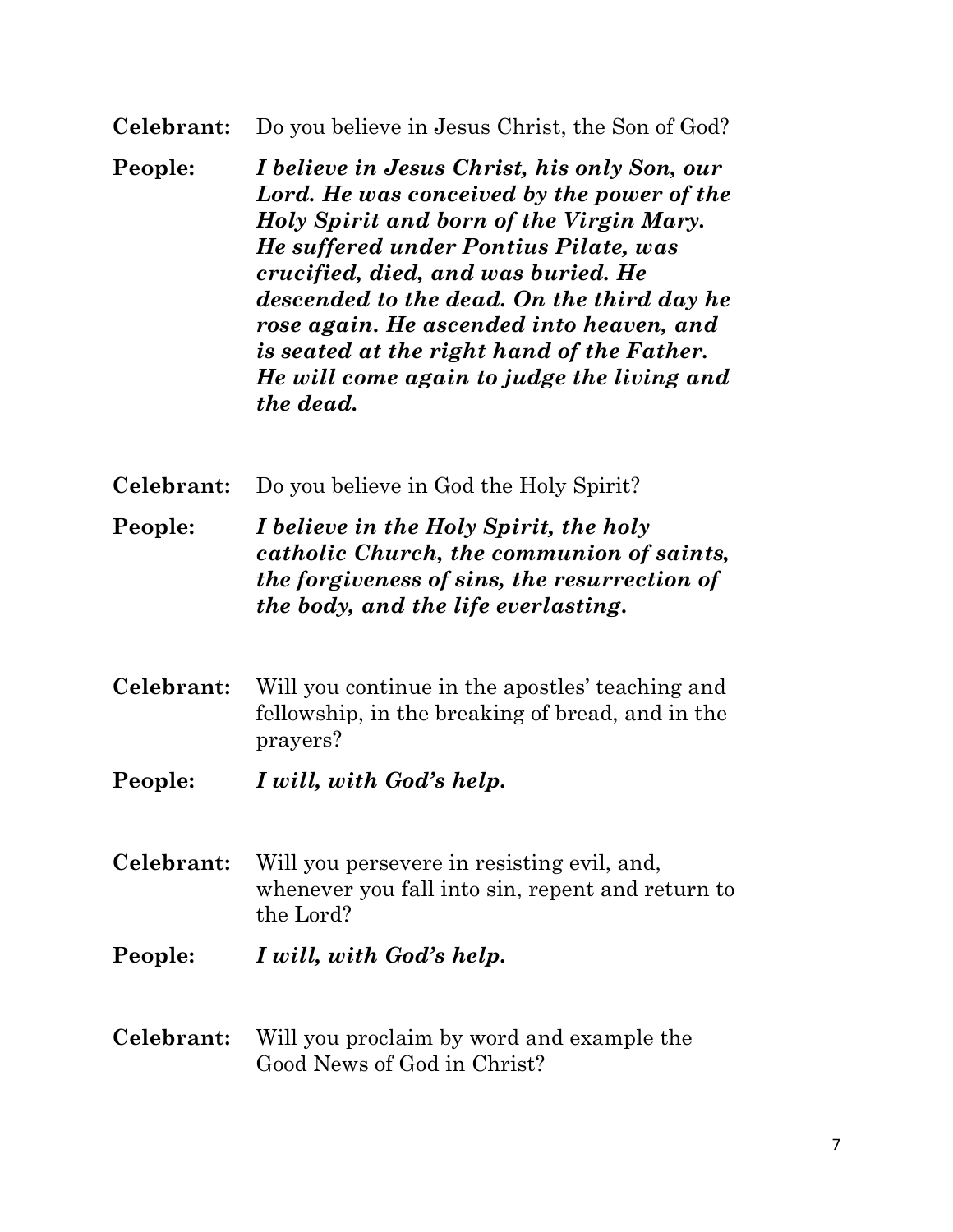#### **People:** *I will, with God's help.*

| Celebrant: | Will you seek and serve Christ in all persons,<br>loving your neighbor as yourself?                         |
|------------|-------------------------------------------------------------------------------------------------------------|
| People:    | I will, with God's help.                                                                                    |
| Celebrant: | Will you strive for justice and peace among all<br>people, and respect the dignity of every human<br>being? |
| People:    | I will, with God's help.                                                                                    |

**Celebrant**:May Almighty God, the Father of our Lord Jesus Christ, who has given us a new birth by water and the Holy Spirit, and bestowed upon us the forgiveness of sins, keep us in eternal life by his grace, in Christ Jesus our Lord. *Amen.*

#### **The Prayers of the People**

**Deacon***:* We pray for God to fill us with the Holy Spirit.

- **Worship Leader:** Generous God, we thank you for the power of your Holy Spirit. We ask that we may be strengthened to serve you better. Come Holy Spirit,
- **People***: Renew your people.*
- **Worship Leader:**We thank you for the wisdom of your Holy Spirit. We ask you to make us wise to understand your will. Come Holy Spirit,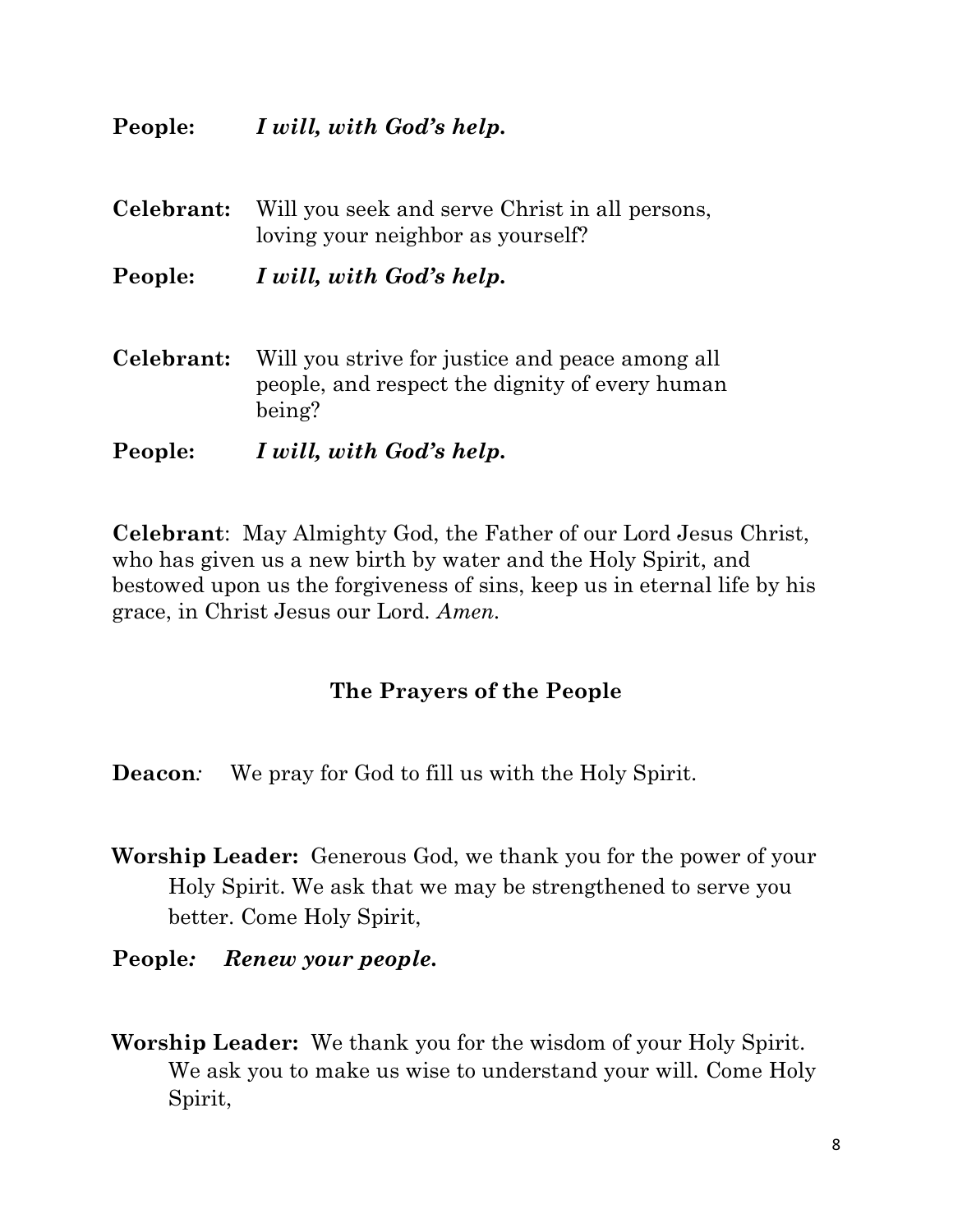**People:** *Renew your people.* 

- **Worship Leader:**We thank you for the peace of your Holy Spirit. We ask you to keep us confident of your love wherever you call us. Come Holy Spirit,
- **People:** *Renew your people.*
- **Worship Leader:**We thank you for the healing of your Holy Spirit. We ask you to bring reconciliation and wholeness where there is division, sickness and sorrow. Come Holy Spirit,
- **People:** *Renew your people.*
- **Worship Leader:**We thank you for the gifts of your Holy Spirit. We ask you to equip us for the work which you have given us. Come Holy Spirit,
- **People:** *Renew your people.*
- **Worship Leader:**We thank you for the fruit of your Holy Spirit. We ask you to reveal in our lives the love of Jesus. Come Holy Spirit,
- **People:** *Renew your people.*
- **Worship Leader:**We thank you for the breath of your Holy Spirit, given us by the risen Lord. We ask you to keep the whole Church, living and departed, in the joy of eternal life. Come Holy Spirit,
- **People:** *Renew your people.*

*Silence*

#### **We pray for our parishioners: For our friends and relatives:**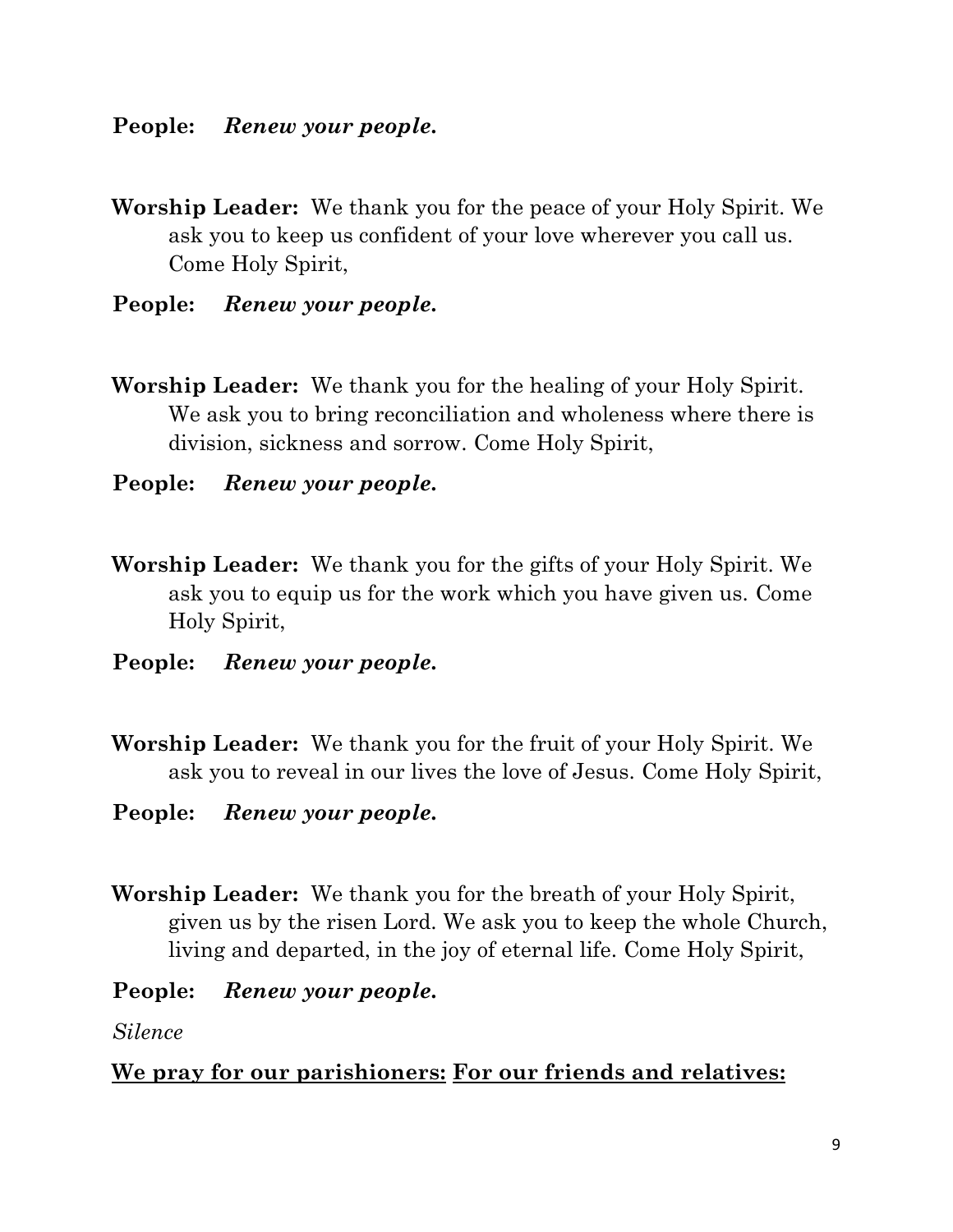#### **We also pray for the ministry of:**

#### **In the Diocesan Cycle of prayer:**

**Celebrant:** Generous God, you sent your Holy Spirit upon your Messiah at the river Jordan, and upon the disciples in the upper room: in your mercy fill us with your Spirit, hear our prayer, and make us one in heart and mind to serve you with joy for ever. Amen.

#### **The Confession**

**Deacon or Celebrant:** Let us confess our sins against God and our neighbor.

> **Most merciful God, we confess that we have sinned against you in thought, word, and deed, by what we have done, and by what we have left undone. We have not loved you with our whole heart; we have not loved our neighbors as ourselves. We are truly sorry and we humbly repent.**

**For the sake of your Son Jesus Christ, have mercy on us and forgive us; that we may delight in your will, and walk in your ways, to the glory of your Name. Amen.**

### **Celebrant:**

Almighty God have mercy on you, forgive you all your sins through our Lord Jesus Christ, strengthen you in all goodness, and by the power of the Holy Spirit keep you in eternal life. *Amen.*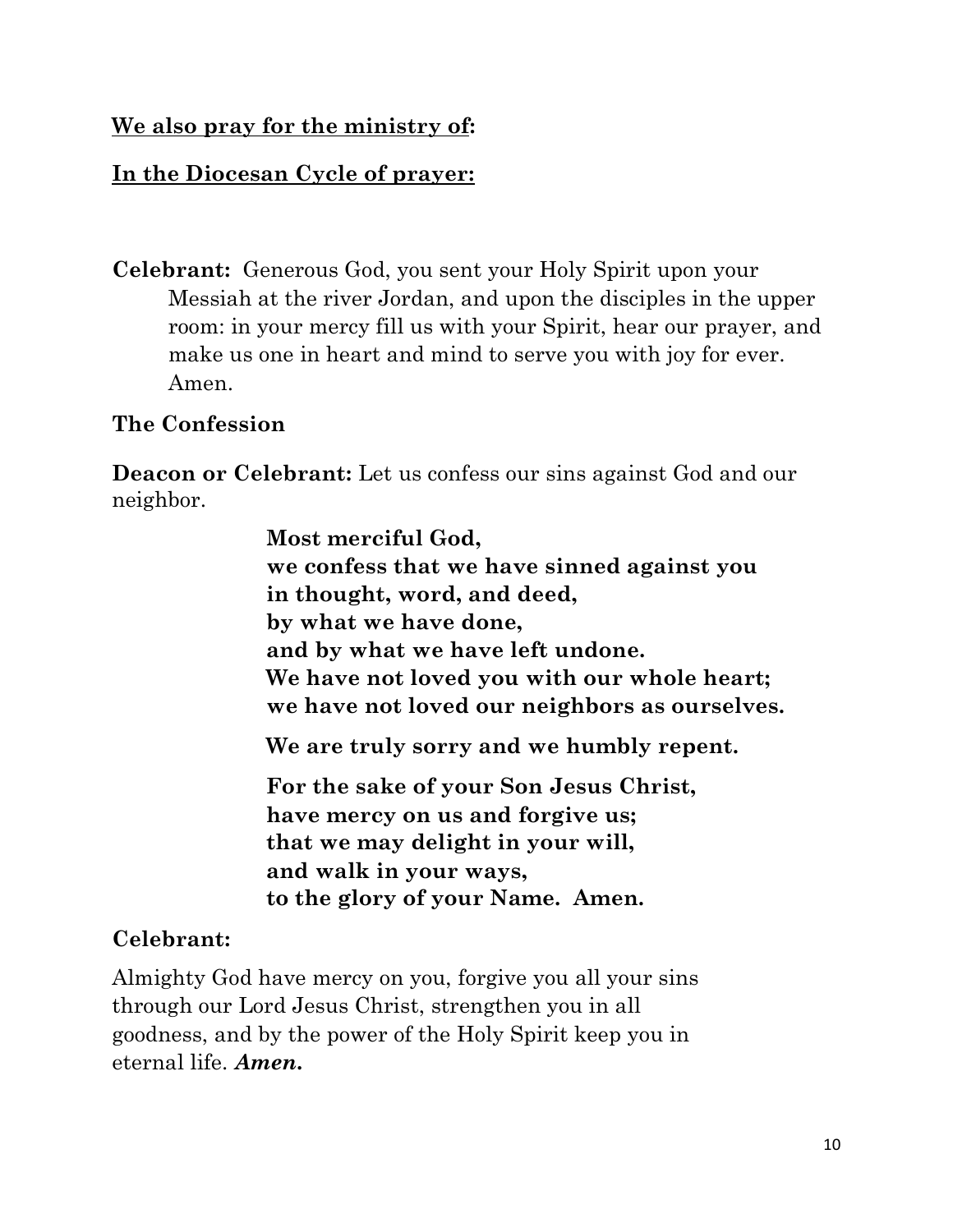**The Peace**

**Celebrant:** The peace of the Lord be always with you. **People:** *And also with you.*

#### **Announcements**

# **THE HOLY COMMUNION**

#### **Offertory Anthem**

*Please stand as the gifts are brought forward to the altar.*



Text: LM; verses 1, 4, Thomas Ken, 1637-1711; verses 2, 3, Isaac Watts, 1674-1748, alt. Music: Genevan Psalter, 1551; attr. to Louis Bourgeois, ca. 1510-1561, alt.

**Celebrant:** The Lord be with you. **People:** *And also with you.* **Celebrant:** Lift up your hearts. **People:** *We lift them to the Lord.* **Celebrant:** Let us give thanks to the Lord, our God. **People:** *It is right to give our thanks and praise.*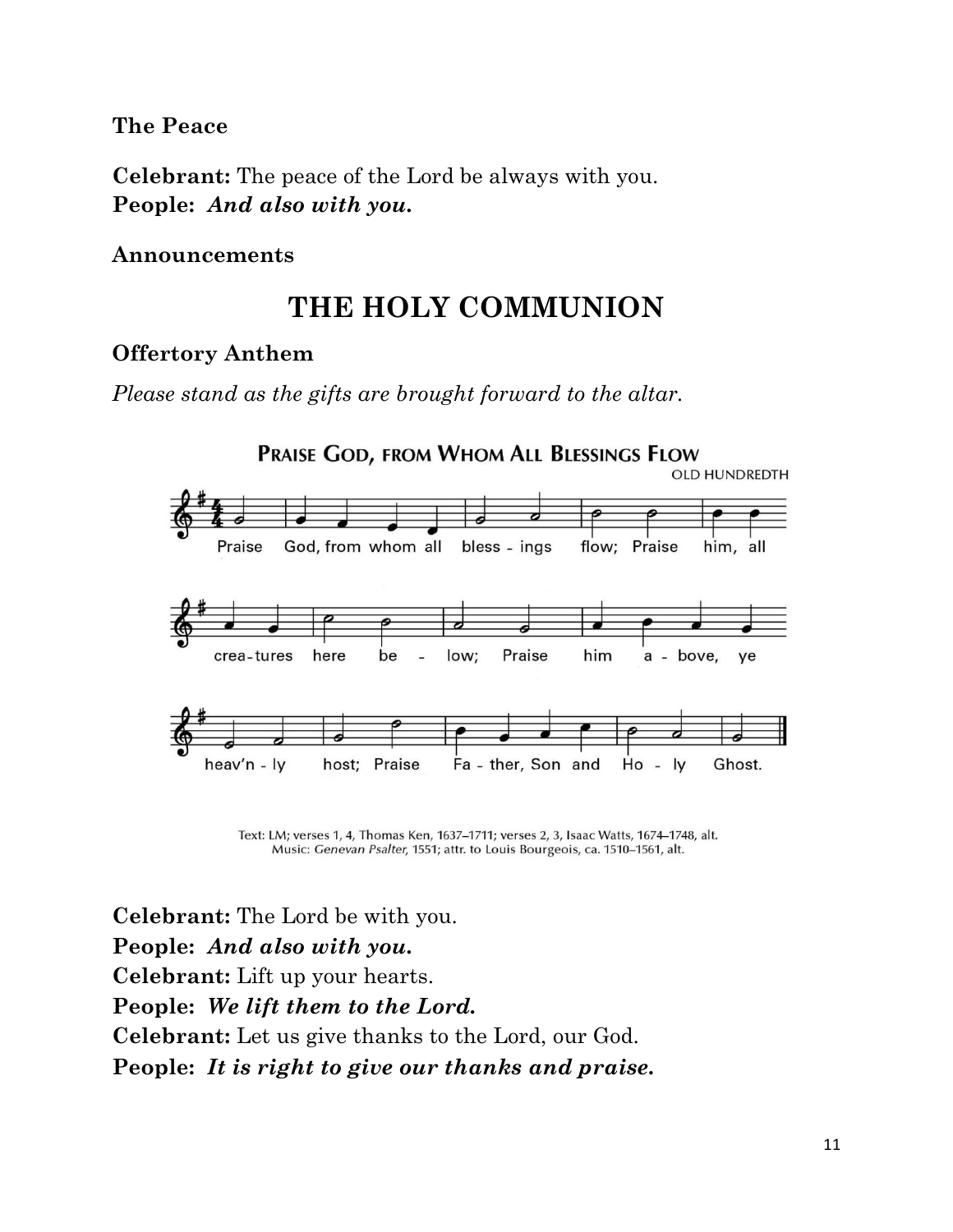**Celebrant:** It is right, and a good and joyful thing, always and everywhere to give thanks to you, Father Almighty, Creator of heaven and earth.

*Preface:* Through Jesus Christ our Lord. In fulfillment of his true promise, the Holy Spirit came down from heaven, lighting upon the disciples, to teach them and to lead them into all truth; uniting peoples of many tongues in the confession of one faith, and giving to your Church the power to serve you as a royal priesthood, and to preach the Gospel to all nations.

Therefore we praise you, joining our voices with Angels and Archangels and with all the company of heaven, who for ever sing this hymn to proclaim the glory of your Name:

#### *Sanctus*



### *Please stand*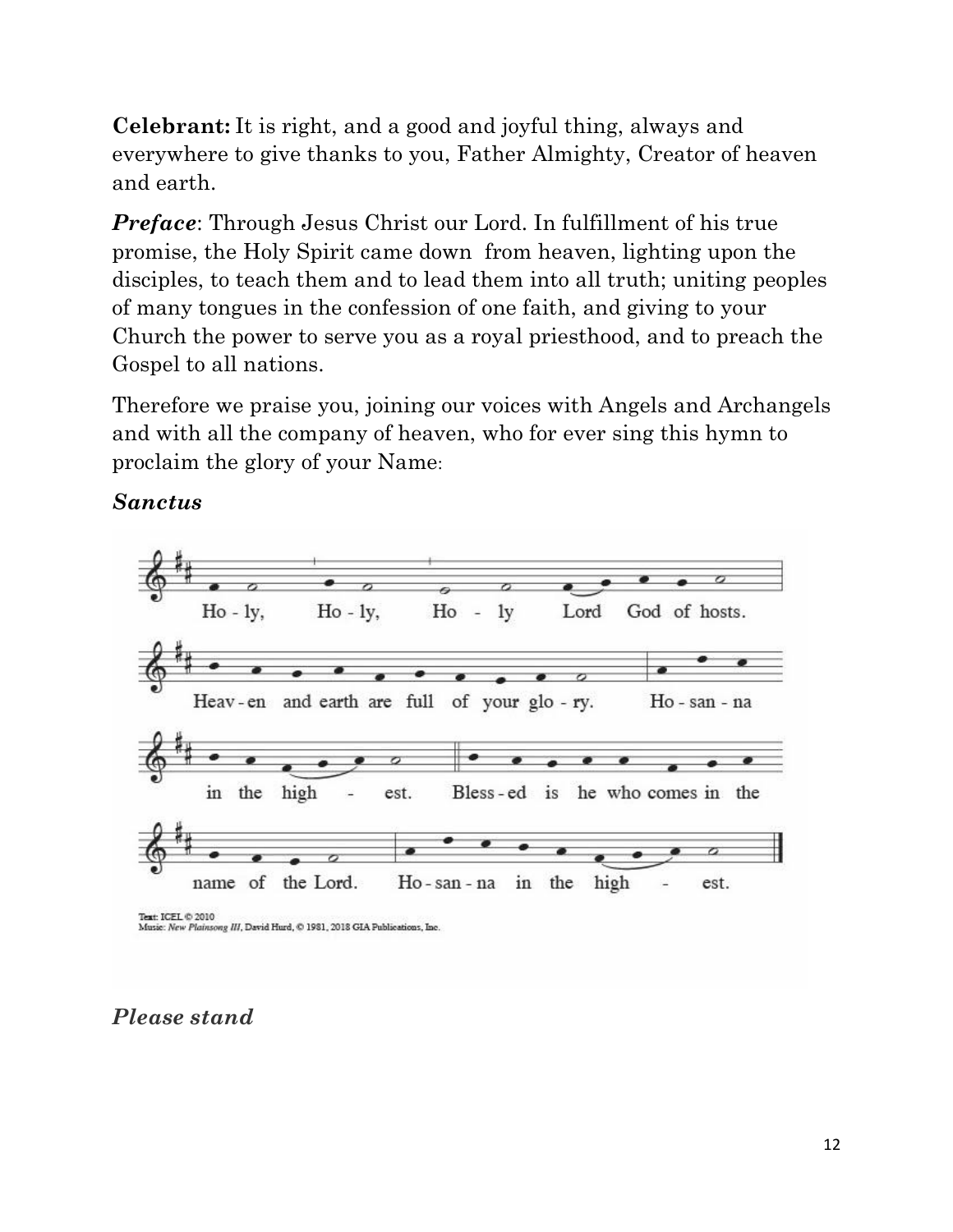We give thanks to you, O God, for the goodness and love which you have made known to us in creation; in the calling of Israel to be your people; in your Word spoken through the prophets; and above all in the Word made flesh, Jesus, your Son. For in these last days you sent him to be incarnate from the Virgin Mary, to be the Savior and Redeemer of the world. In him, you have delivered us from evil, and made us worthy to stand before you. In him, you have brought us out of error into truth, out of sin into righteousness, out of death into life.

On the night before he died for us, our Lord Jesus Christ took bread; and when he had given thanks to you, he broke it, and gave it to his disciples, and said, "Take, eat: This is my Body, which is given for you. Do this for the remembrance of me."

After supper he took the cup of wine; and when he had given thanks, he gave it to them, and said, "Drink this, all of you: This is my Blood of the new Covenant, which is shed for you and for many for the forgiveness of sins. Whenever you drink it, do this for the remembrance of me."

Therefore, according to his command, O Father,

# **Celebrant and People**

*We remember his death, We proclaim his resurrection, We await his coming in glory;*

*The Celebrant continues*

And we offer our sacrifice of praise and thanksgiving to you, O Lord of all; presenting to you, from your creation, this bread and this wine.

We pray you, gracious God, to send your Holy Spirit upon these gifts that they may be the Sacrament of the Body of Christ and his Blood of the new Covenant. Unite us to your Son in his sacrifice, that we may be acceptable through him, being sanctified by the Holy Spirit. In the fullness of time, put all things in subjection under your Christ, and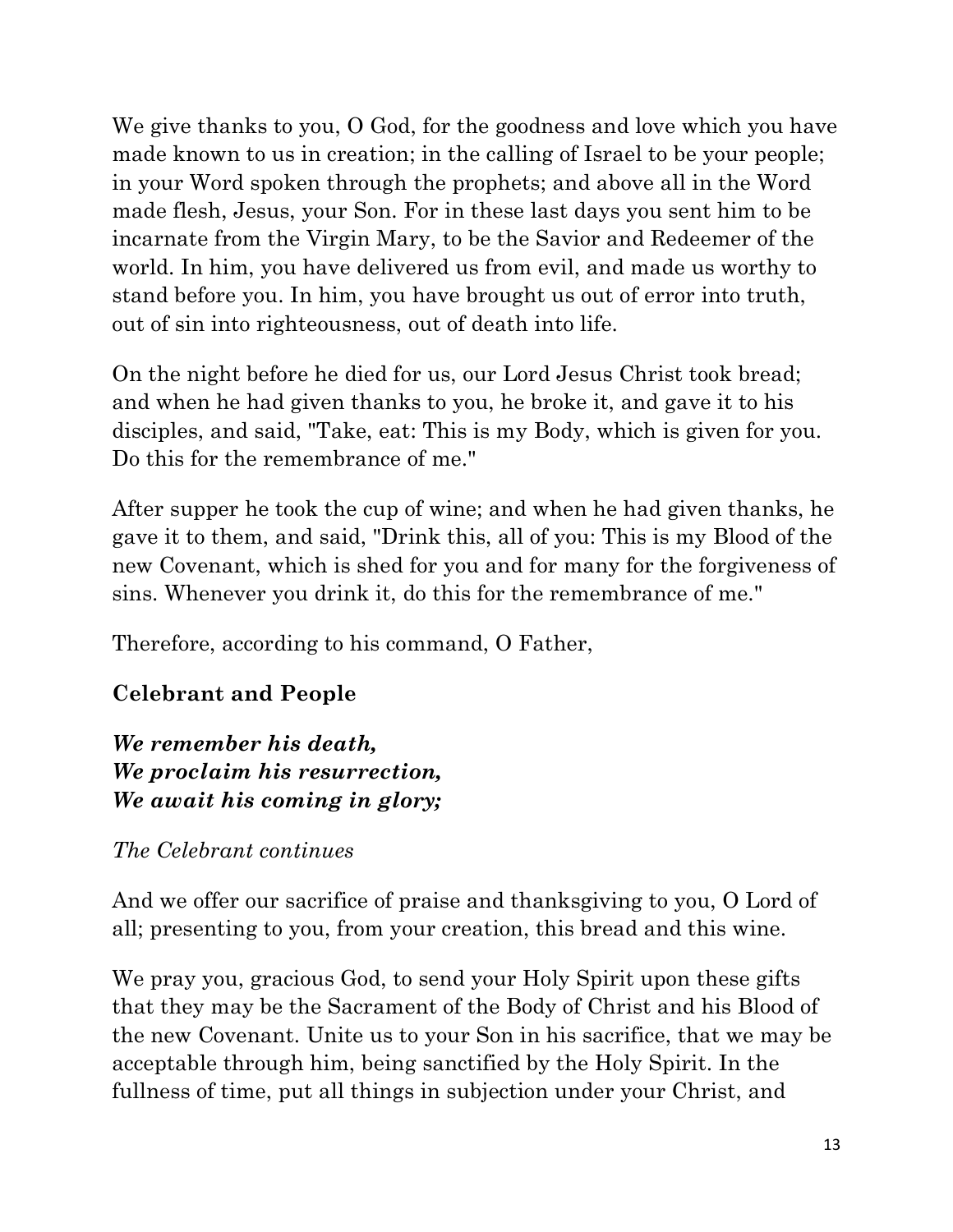bring us to that heavenly country where, with St. Barnabas, Mary, the mother of God, and all your saints, we may enter the everlasting heritage of your sons and daughters; through Jesus Christ our Lord, the firstborn of all creation, the head of the Church, and the author of our salvation.

By him, and with him, and in him, in the unity of the Holy Spirit all honor and glory is yours, Almighty Father, now and for ever. *AMEN.*

**Celebrant:** And now, as our savior, Christ has taught us, we are bold to say:

> *Our Father, who art in heaven, hallowed be thy Name, thy kingdom come, thy will be done, on earth as it is in heaven. Give us this day our daily bread. And forgive us our trespasses, as we forgive those who trespass against us. And lead us not into temptation, but deliver us from evil. For thine is the kingdom, and the power, and the glory, for ever and ever. Amen.*

**The Breaking of the Bread**

**Celebrant:** *Alleluia.* Christ our Passover is sacrificed for us; **People:** *Therefore let us keep the feast. Alleluia*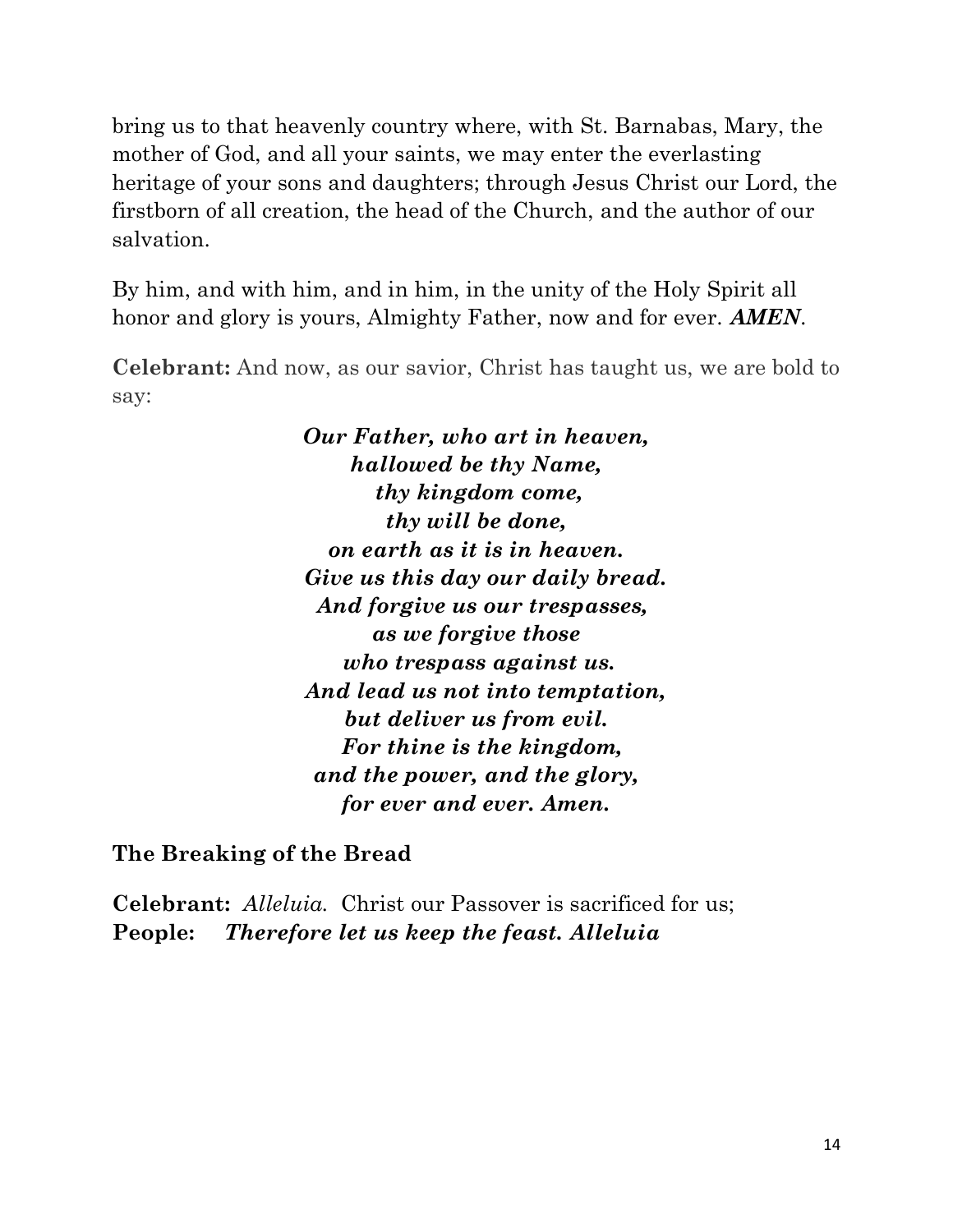#### *Agnus Dei*



**Celebrant:** The Gifts of God for the People of God.

#### **Distribution of Communion**

*All are welcome to receive communion*. *If you do not wish to receive, you are invited to come up for a blessing.*

**Communion Hymn(s)** 

**Thanksgiving after Communion** 

*Please stand*

**Celebrant:** Let us Pray